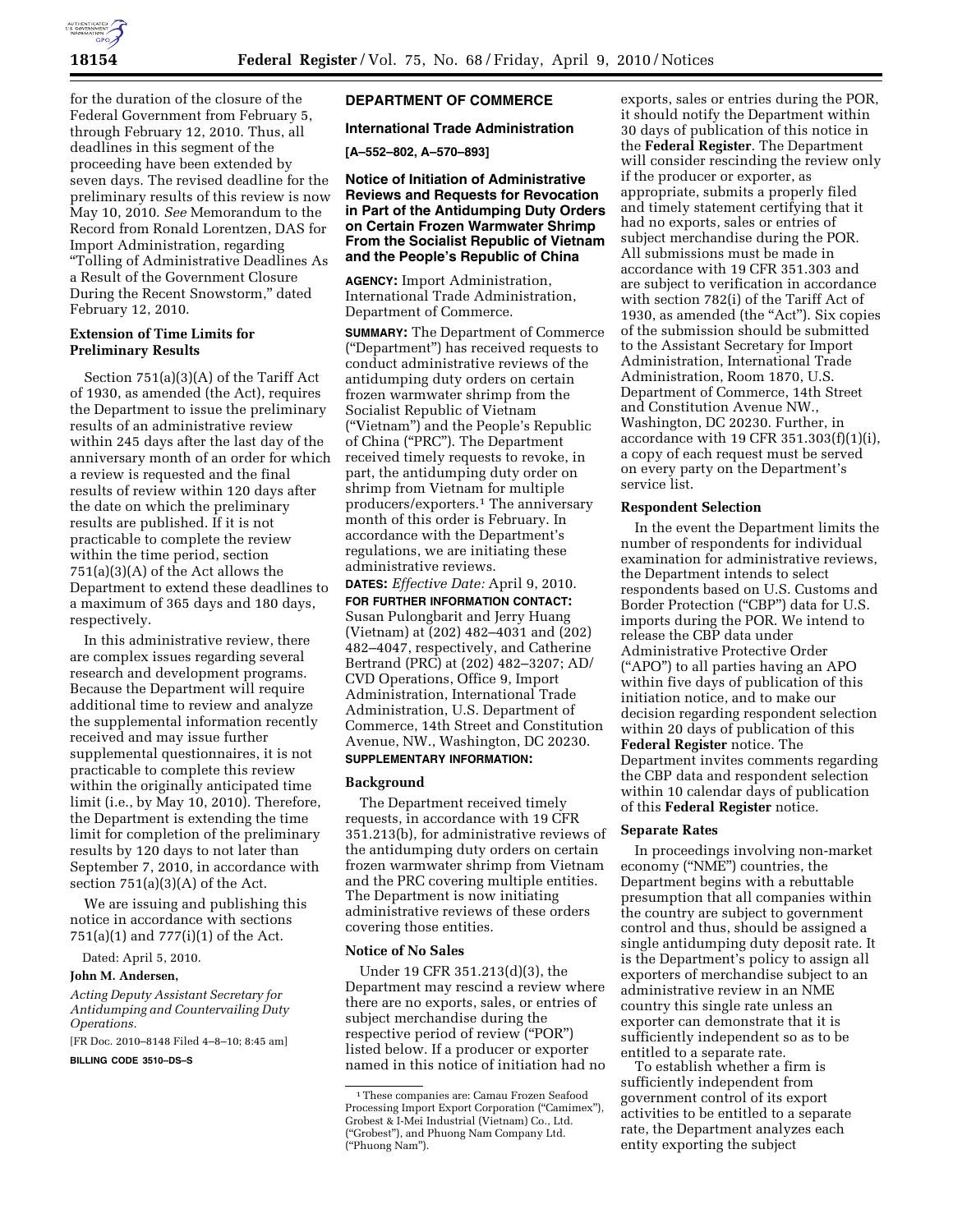merchandise under a test arising from the *Final Determination of Sales at Less Than Fair Value: Sparklers from the People's Republic of China*, 56 FR 20588 (May 6, 1991), as amplified by the *Final Determination of Sales at Less Than Fair Value: Silicon Carbide from the People's Republic of China*, 59 FR 22585 (May 2, 1994). In accordance with the separate-rates criteria, the Department assigns separate rates to companies in NME cases only if respondents can demonstrate the absence of both *de jure*  and *de facto* government control over export activities.

All firms listed below that wish to qualify for separate-rate status in the antidumping duty administrative reviews of frozen warmwater shrimp from Vietnam and the PRC must timely file, as appropriate, either a separaterate application or certification, as described below. In order to demonstrate separate-rate eligibility, entities for which a review was requested and which were assigned a separate rate in the most recently completed segment of this proceeding in which they participated, must timely file a separate rate certification that they continue to meet the criteria for obtaining a separate rate. The Separate Rate Certification form will be available on the Department's Web site at *http://ia.ita.doc.gov/nme/nme-seprate.html* on the date of publication of this notice in the **Federal Register.** In responding to the certification, please follow the ''Instructions for Filing the Certification'' in the Separate Rate Certification. Separate Rate Certifications must be received by the Department no later than 30 calendar days after publication of this notice in the **Federal Register.** The deadline and requirement for submitting the Separate Rate Certification applies equally to

NME-owned firms, wholly foreignowned firms, and foreign sellers who purchase and export subject merchandise to the United States.

Entities that currently do not have a separate rate from a completed segment of this proceeding,2 must timely file a Separate Rate Application to demonstrate eligibility for a separate rate in this proceeding. In addition, companies that received a separate rate in a completed segment of the proceeding that have subsequently made changes, including, but not limited to, changes to corporate structure, acquisitions of new companies or facilities, or changes to their official company name,<sup>3</sup> should timely file a Separate Rate Application to demonstrate eligibility for a separate rate in this proceeding. The Separate Rate Application will be available on the Department's Web site at *http:// ia.ita.doc.gov/nme/nme-sep-rate.html*  on the date of publication of this notice in the **Federal Register.** In responding to the Separate Rate Application, refer to the instructions contained in the application. Separate Rate Applications must be received by the Department no later than 60 calendar days after publication of this notice in the **Federal Register.** The deadline and requirement for submitting a Separate Rate Application applies equally to NMEowned firms, wholly foreign-owned firms, and foreign sellers that purchase and export subject merchandise to the United States.

Firms that submit a Separate Rate Application or a Separate Rate Certification that are subsequently selected as mandatory respondents will no longer be eligible for consideration of their separate-rate status unless they respond to all parts of the antidumping

duty questionnaire as mandatory respondents.

## **Notification**

This notice constitutes public notification to all firms for which an administrative review of frozen warmwater shrimp from Vietnam and the PRC has been requested and that are seeking separate rate status in that review, that they must submit a timely Separate Rate Application or Certification (as appropriate) as described above, in order to receive consideration for separate-rate status. The Department considers those entities that do not timely submit either a separate-rate application or certification, to be part of the country-wide entity and those entities will receive the countrywide rate. All information submitted by respondents in this administrative review is subject to verification. Please be advised that due to the time constraints imposed by the statutory and regulatory deadlines for antidumping duty administrative reviews, the Department may not grant any extensions of the deadlines for these submissions. As noted above, the Separate Rate Certification and the Separate Rate Application are available on the Department's web site on the date of publication of this notice in the **Federal Register** at the Web addresses noted above.

## **Initiation of Review**

In accordance with 19 CFR  $351.221(c)(1)(i)$ , we are initiating administrative reviews of the antidumping duty orders on frozen warmwater shrimp from Vietnam and the PRC with respect to the following companies. We intend to issue the final results of these reviews no later than February 28, 2011.

|                                                                                              | Period to be reviewed |
|----------------------------------------------------------------------------------------------|-----------------------|
| <b>Antidumping Duty Proceeding</b>                                                           |                       |
|                                                                                              | 02/01/2009-01/31/2010 |
| • Agrex Saigon.                                                                              |                       |
| • Amanda Foods (Vietnam) Ltd. ("Amanda Foods").                                              |                       |
| • APL Logistics.                                                                             |                       |
| • Aquatic Products Trading Company.                                                          |                       |
| • Bac Lieu Fisheries Company Limited.                                                        |                       |
| • Bac Lieu Fisheries Company Limited and/or Bac Lieu Fisheries Company Limited ("Bac Lieu"). |                       |
| • Bac Lieu Fisheries Joint Stock Company ("Bac Lieu").                                       |                       |
| $\bullet$ CP Livestock.                                                                      |                       |
| • C.P. Vietnam Livestock Co., Ltd.                                                           |                       |
| • C.P. Vietnam Livestock Co., Ltd.                                                           |                       |
| • C.P. Vietnam Livestock Corporation.                                                        |                       |
|                                                                                              |                       |
|                                                                                              |                       |

<sup>2</sup>Such entities include entities that have not participated in the proceeding, entities that were preliminarily granted a separate rate in any currently incomplete segment of the proceeding (e.g., an ongoing administrative review, new

shipper review, *etc.*) and entities that lost their separate rate in the most recently completed segment of the proceeding in which they participated.

<sup>3</sup>Only changes to the official company name, rather than trade names, need to be addressed via a Separate Rate Application. Information regarding new trade names may be submitted via a Separate Rate Certification.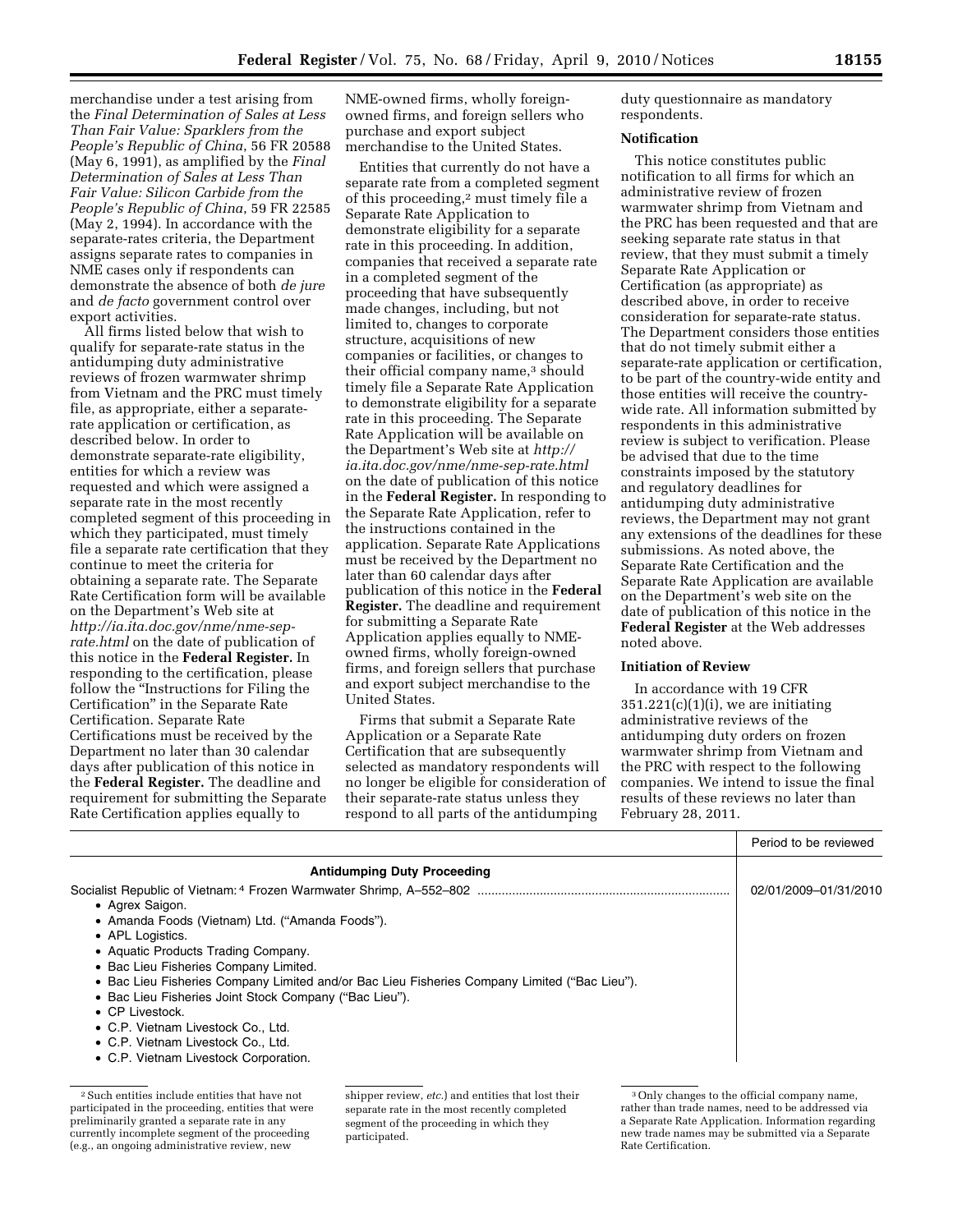|                                                                                                                                                                                                                                                                                                                                                                                                                                                                                                                                                                                                                                                                                                                                                                                                                                                                                                                                                                                                                                                                                                                                                                                                                                                                                                                                                                                                                                                                                                                                                                                                                                                                                                                                                                                                                                                                                                                                                                                                                                                                                                                                                                                                                                                                                                                                               | Period to be reviewed |
|-----------------------------------------------------------------------------------------------------------------------------------------------------------------------------------------------------------------------------------------------------------------------------------------------------------------------------------------------------------------------------------------------------------------------------------------------------------------------------------------------------------------------------------------------------------------------------------------------------------------------------------------------------------------------------------------------------------------------------------------------------------------------------------------------------------------------------------------------------------------------------------------------------------------------------------------------------------------------------------------------------------------------------------------------------------------------------------------------------------------------------------------------------------------------------------------------------------------------------------------------------------------------------------------------------------------------------------------------------------------------------------------------------------------------------------------------------------------------------------------------------------------------------------------------------------------------------------------------------------------------------------------------------------------------------------------------------------------------------------------------------------------------------------------------------------------------------------------------------------------------------------------------------------------------------------------------------------------------------------------------------------------------------------------------------------------------------------------------------------------------------------------------------------------------------------------------------------------------------------------------------------------------------------------------------------------------------------------------|-----------------------|
| • Ca Mau Frozen Seafood Processing Import Export Corporation, or Camau Seafood Factory No. 4<br>("CAMIMEX") and/or Camau Frozen Seafood Processing Import Export Corporation ("CAMIMEX").<br>• Ca Mau Seafood Joint Stock Company ("Seaprimexco Vietnam").<br>• Ca Mau Seafood Joint Stock Company ("SEAPRIMEXCO").<br>• Ca Mau Seaproducts Exploitation and Service Corporation ("SES").<br>• Cadovimex Seafood Import-Export and Process Joint Stock Company ("CADOVIMEX").<br>• Cadovimex Seafood Import-Export and Process Joint Stock Company ("Cadovimex-Vietnam").<br>• Cadovimex Seafood Import-Export and Process Joint Stock Company ("CADOVIMEX") and/or Cadovimex<br>Seafood Import-Export and Process Joint Stock Company ("Cadovimex-Vietnam").<br>• Cafatex Fishery Joint Stock Corporation ("Cafatex Corp.").<br>• Cafatex Fishery Joint Stock Corporation ("Cafatex Corp.") and/or Cafatex Fishery Joint Stock Corporation<br>("CAFATEX CORP.").<br>• Cai Doi Vam Seafood Import-Export Company (Cadovimex).<br>• Cam Ranh Seafoods Processing Enterprise Company ("Camranh Seafoods").<br>• Cam Ranh Seafoods Processing Enterprise Company ("Camranh Seafoods") and/or Camranh Seafoods.<br>• Camranh Seafoods Processing Enterprise Pte. (also known as Cam Ranh Seafoods Processing Enteprise<br>Pte., Cam Ranh Seafoods Processing Enterprise Company, Cam Ranh Seafoods, and Camranh Seafoods)<br>and its branch factory, Branch of Camranh Seafoods Processing Enterprise Pte.- Quang Ninh Export Aquatic<br>Products Processing Factory (also known as Quang Ninh Seaproducts Factory) (collectively, "Camranh Sea-<br>foods").<br>• Camau Frozen Seafood Processing Import Export Corporation ("Camimex").<br>• Camau Frozen Seafood Processing Import Export Corporation, or Camau Seafood Factory No. 4 ("CAMIMEX").<br>• Camau Seafood Fty.<br>• Can Tho Agricultural and Animal Product Import Export Company ("CATACO").<br>• Can Tho Agricultural Products.<br>• Cantho Imp Expo Fishery Ltd.<br>• Can Tho Agricultural and Animal Product Import Export Company ("CATACO") and/or Can Tho Agricultural<br>and Animal Products Import Export Company ("CATACO").<br>• Can Tho Animal Fisheries Product Processing Export Enterprise (Cafatex).<br>• Can Tho Import Export Fishery Limited Company ("CAFISH"). |                       |
| • Can Tho Seafood Exports.                                                                                                                                                                                                                                                                                                                                                                                                                                                                                                                                                                                                                                                                                                                                                                                                                                                                                                                                                                                                                                                                                                                                                                                                                                                                                                                                                                                                                                                                                                                                                                                                                                                                                                                                                                                                                                                                                                                                                                                                                                                                                                                                                                                                                                                                                                                    |                       |
| • Cautre Export Goods Processing Joint Stock Company.<br>• Coastal Fishery Development.                                                                                                                                                                                                                                                                                                                                                                                                                                                                                                                                                                                                                                                                                                                                                                                                                                                                                                                                                                                                                                                                                                                                                                                                                                                                                                                                                                                                                                                                                                                                                                                                                                                                                                                                                                                                                                                                                                                                                                                                                                                                                                                                                                                                                                                       |                       |
| • Coastal Fisheries Development Corporation (Cofidec).<br>• Coastal Fisheries Development Corporation (Cofidec) and/or Coastal Fisheries Development Corporation<br>("COFIDEC").<br>• Coastal Fisheries Development Corporation ("COFIDEC").                                                                                                                                                                                                                                                                                                                                                                                                                                                                                                                                                                                                                                                                                                                                                                                                                                                                                                                                                                                                                                                                                                                                                                                                                                                                                                                                                                                                                                                                                                                                                                                                                                                                                                                                                                                                                                                                                                                                                                                                                                                                                                  |                       |
| • Cuu Long Seaproducts Limited (Cuu Long Seapro).                                                                                                                                                                                                                                                                                                                                                                                                                                                                                                                                                                                                                                                                                                                                                                                                                                                                                                                                                                                                                                                                                                                                                                                                                                                                                                                                                                                                                                                                                                                                                                                                                                                                                                                                                                                                                                                                                                                                                                                                                                                                                                                                                                                                                                                                                             |                       |
| • Cuulong Seaproducts Company ("Cuulong Seapro").<br>• Cuulong Seaproducts Company ("Cuu Long Seapro") and/or Cuulong Seaproducts Company ("Cuulong<br>Seapro").                                                                                                                                                                                                                                                                                                                                                                                                                                                                                                                                                                                                                                                                                                                                                                                                                                                                                                                                                                                                                                                                                                                                                                                                                                                                                                                                                                                                                                                                                                                                                                                                                                                                                                                                                                                                                                                                                                                                                                                                                                                                                                                                                                              |                       |
| • D & N Foods Processing Danang.<br>• Daewoo Apparel Vietnam.                                                                                                                                                                                                                                                                                                                                                                                                                                                                                                                                                                                                                                                                                                                                                                                                                                                                                                                                                                                                                                                                                                                                                                                                                                                                                                                                                                                                                                                                                                                                                                                                                                                                                                                                                                                                                                                                                                                                                                                                                                                                                                                                                                                                                                                                                 |                       |
| • Danang Seaproducts Import Export Corporation ("Seaprodex Danang").                                                                                                                                                                                                                                                                                                                                                                                                                                                                                                                                                                                                                                                                                                                                                                                                                                                                                                                                                                                                                                                                                                                                                                                                                                                                                                                                                                                                                                                                                                                                                                                                                                                                                                                                                                                                                                                                                                                                                                                                                                                                                                                                                                                                                                                                          |                       |
| • Danang Seaproducts Import Export Corporation ("Seaprodex Danang") and/or Danang Seaproducts Import Ex-<br>port Corporation (and its affiliates) ("Seaprodex Danang").                                                                                                                                                                                                                                                                                                                                                                                                                                                                                                                                                                                                                                                                                                                                                                                                                                                                                                                                                                                                                                                                                                                                                                                                                                                                                                                                                                                                                                                                                                                                                                                                                                                                                                                                                                                                                                                                                                                                                                                                                                                                                                                                                                       |                       |
| • Danang Seaproducts Import Export Corporation (and its affiliate, Tho Quang Seafood Processing and Export<br>Company) (collectively "Seaprodex Danang").                                                                                                                                                                                                                                                                                                                                                                                                                                                                                                                                                                                                                                                                                                                                                                                                                                                                                                                                                                                                                                                                                                                                                                                                                                                                                                                                                                                                                                                                                                                                                                                                                                                                                                                                                                                                                                                                                                                                                                                                                                                                                                                                                                                     |                       |
| • Frozen Seafoods Factory No. 32.<br>• Frozen Seafoods Factory No. 32 and/or Frozen Seafoods Fty.                                                                                                                                                                                                                                                                                                                                                                                                                                                                                                                                                                                                                                                                                                                                                                                                                                                                                                                                                                                                                                                                                                                                                                                                                                                                                                                                                                                                                                                                                                                                                                                                                                                                                                                                                                                                                                                                                                                                                                                                                                                                                                                                                                                                                                             |                       |
| • Gallant Ocean Vietnam.<br>• Grobest & I-Mei Industry Vietnam.                                                                                                                                                                                                                                                                                                                                                                                                                                                                                                                                                                                                                                                                                                                                                                                                                                                                                                                                                                                                                                                                                                                                                                                                                                                                                                                                                                                                                                                                                                                                                                                                                                                                                                                                                                                                                                                                                                                                                                                                                                                                                                                                                                                                                                                                               |                       |
| • Grobest & I-Mei Industrial (Vietnam) Co., Ltd.<br>· Grobest & I-Mei Industrial (Vietnam) Co., Ltd. ("Grobest").                                                                                                                                                                                                                                                                                                                                                                                                                                                                                                                                                                                                                                                                                                                                                                                                                                                                                                                                                                                                                                                                                                                                                                                                                                                                                                                                                                                                                                                                                                                                                                                                                                                                                                                                                                                                                                                                                                                                                                                                                                                                                                                                                                                                                             |                       |
| • Hai Thanh Food Company Ltd.                                                                                                                                                                                                                                                                                                                                                                                                                                                                                                                                                                                                                                                                                                                                                                                                                                                                                                                                                                                                                                                                                                                                                                                                                                                                                                                                                                                                                                                                                                                                                                                                                                                                                                                                                                                                                                                                                                                                                                                                                                                                                                                                                                                                                                                                                                                 |                       |
| • Hai Viet Corporation ("HAVICO").<br>• Hai Vuong Co., Ltd.                                                                                                                                                                                                                                                                                                                                                                                                                                                                                                                                                                                                                                                                                                                                                                                                                                                                                                                                                                                                                                                                                                                                                                                                                                                                                                                                                                                                                                                                                                                                                                                                                                                                                                                                                                                                                                                                                                                                                                                                                                                                                                                                                                                                                                                                                   |                       |
| • Hanoi Seaproducts Import Export Corporation ("Seaprodex Hanoi").<br>• Hatrang Frozen Seaproduct Fty.                                                                                                                                                                                                                                                                                                                                                                                                                                                                                                                                                                                                                                                                                                                                                                                                                                                                                                                                                                                                                                                                                                                                                                                                                                                                                                                                                                                                                                                                                                                                                                                                                                                                                                                                                                                                                                                                                                                                                                                                                                                                                                                                                                                                                                        |                       |
| • Investment Commerce Fisheries Corporation ("Incomfish") and/or Investment Commerce Fisheries Corporation<br>("INCOMFISH").                                                                                                                                                                                                                                                                                                                                                                                                                                                                                                                                                                                                                                                                                                                                                                                                                                                                                                                                                                                                                                                                                                                                                                                                                                                                                                                                                                                                                                                                                                                                                                                                                                                                                                                                                                                                                                                                                                                                                                                                                                                                                                                                                                                                                  |                       |
| • Investment Commerce Fisheries Corporation ("Incomfish").<br>• Investment Commerce Fisheries Corporation ("Incomfish Corp.").                                                                                                                                                                                                                                                                                                                                                                                                                                                                                                                                                                                                                                                                                                                                                                                                                                                                                                                                                                                                                                                                                                                                                                                                                                                                                                                                                                                                                                                                                                                                                                                                                                                                                                                                                                                                                                                                                                                                                                                                                                                                                                                                                                                                                |                       |
| • Kaier Furniture (Vietnam) Co., Ltd.                                                                                                                                                                                                                                                                                                                                                                                                                                                                                                                                                                                                                                                                                                                                                                                                                                                                                                                                                                                                                                                                                                                                                                                                                                                                                                                                                                                                                                                                                                                                                                                                                                                                                                                                                                                                                                                                                                                                                                                                                                                                                                                                                                                                                                                                                                         |                       |
| • Khanh Loi Production and Trading Co.<br>• Kien Cuong Seafood.                                                                                                                                                                                                                                                                                                                                                                                                                                                                                                                                                                                                                                                                                                                                                                                                                                                                                                                                                                                                                                                                                                                                                                                                                                                                                                                                                                                                                                                                                                                                                                                                                                                                                                                                                                                                                                                                                                                                                                                                                                                                                                                                                                                                                                                                               |                       |
| • Kien Gan Seaproduct Import and Export Company ("KISIMEX").<br>• Kien Long Seafoods.                                                                                                                                                                                                                                                                                                                                                                                                                                                                                                                                                                                                                                                                                                                                                                                                                                                                                                                                                                                                                                                                                                                                                                                                                                                                                                                                                                                                                                                                                                                                                                                                                                                                                                                                                                                                                                                                                                                                                                                                                                                                                                                                                                                                                                                         |                       |
| • Kim Anh Co., Ltd.<br>• Kim Anh Company Ltd. ("Kim Anh").                                                                                                                                                                                                                                                                                                                                                                                                                                                                                                                                                                                                                                                                                                                                                                                                                                                                                                                                                                                                                                                                                                                                                                                                                                                                                                                                                                                                                                                                                                                                                                                                                                                                                                                                                                                                                                                                                                                                                                                                                                                                                                                                                                                                                                                                                    |                       |
| • Kim Do Wood Production.<br>• Lode Star Co., Ltd.                                                                                                                                                                                                                                                                                                                                                                                                                                                                                                                                                                                                                                                                                                                                                                                                                                                                                                                                                                                                                                                                                                                                                                                                                                                                                                                                                                                                                                                                                                                                                                                                                                                                                                                                                                                                                                                                                                                                                                                                                                                                                                                                                                                                                                                                                            |                       |
| • Minh Hai Export Frozen Seafood Processing Joint Stock Company.<br>• Minh Hai Export Frozen Seafood Processing Joint Stock Company ("Minh Hai Jostoco").                                                                                                                                                                                                                                                                                                                                                                                                                                                                                                                                                                                                                                                                                                                                                                                                                                                                                                                                                                                                                                                                                                                                                                                                                                                                                                                                                                                                                                                                                                                                                                                                                                                                                                                                                                                                                                                                                                                                                                                                                                                                                                                                                                                     |                       |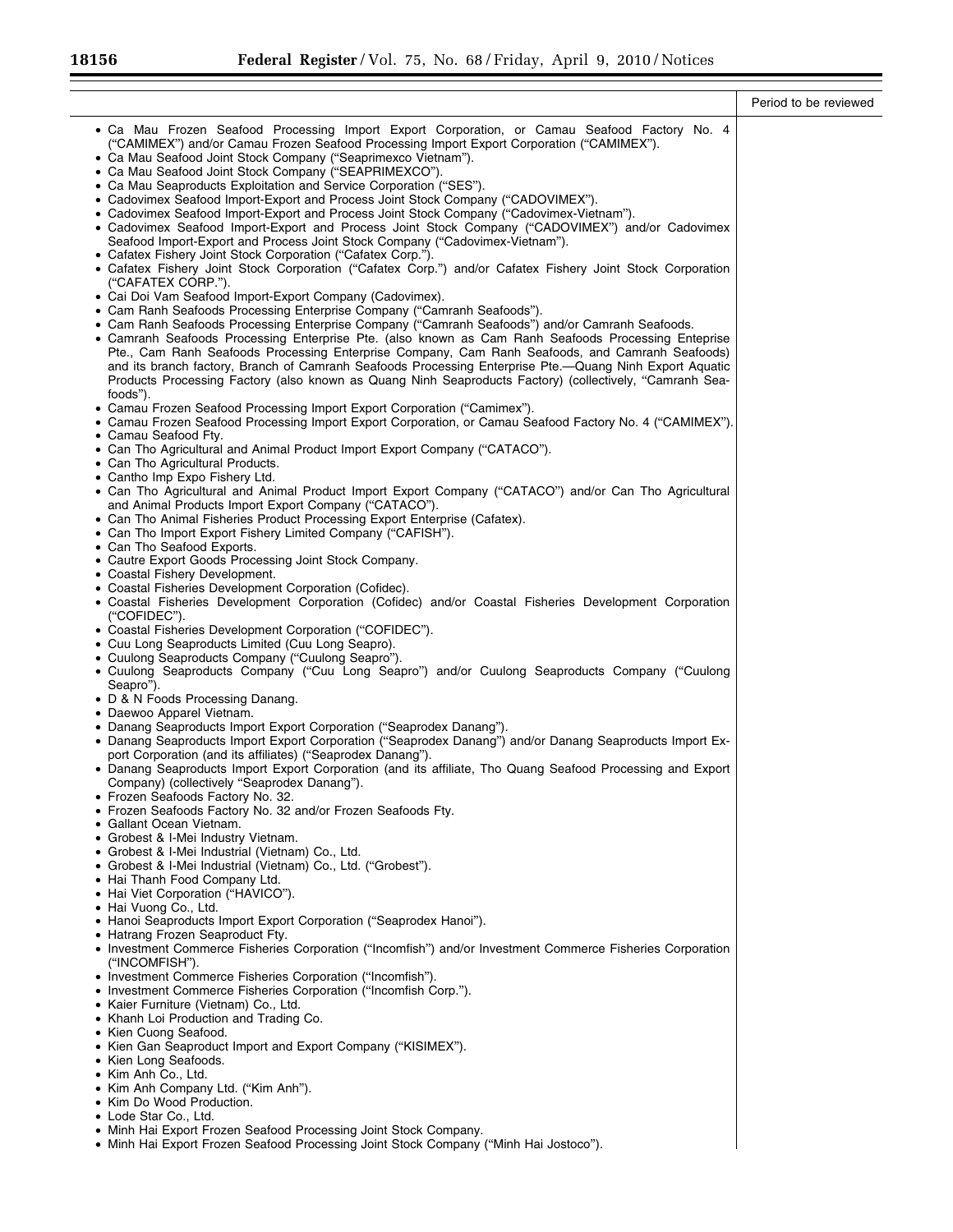|                                                                                                                                                                                                                                                                                                                                                                                                                                                                                                                                                                                                                                                                                                                                                                                                                                                                                                                                                                                                                                                                                                                                                                                                                                                                                                                                                                                                                                                                                                                                                                                                                                                                                                                                                                                                                                                                                                                                                                                                                                                                                                                                                                                                                                                                                                                                                                                                                 | Period to be reviewed |
|-----------------------------------------------------------------------------------------------------------------------------------------------------------------------------------------------------------------------------------------------------------------------------------------------------------------------------------------------------------------------------------------------------------------------------------------------------------------------------------------------------------------------------------------------------------------------------------------------------------------------------------------------------------------------------------------------------------------------------------------------------------------------------------------------------------------------------------------------------------------------------------------------------------------------------------------------------------------------------------------------------------------------------------------------------------------------------------------------------------------------------------------------------------------------------------------------------------------------------------------------------------------------------------------------------------------------------------------------------------------------------------------------------------------------------------------------------------------------------------------------------------------------------------------------------------------------------------------------------------------------------------------------------------------------------------------------------------------------------------------------------------------------------------------------------------------------------------------------------------------------------------------------------------------------------------------------------------------------------------------------------------------------------------------------------------------------------------------------------------------------------------------------------------------------------------------------------------------------------------------------------------------------------------------------------------------------------------------------------------------------------------------------------------------|-----------------------|
| • Minh Hai Export Frozen Seafood Processing Joint Stock Company ("Minh Hai Jostoco") and/or Minh Hai Ex-<br>port Frozen Seafood Processing Joint-Stock Company ("Minh Hai Jostoco").<br>• Minh Hai Joint-Stock Seafoods Processing Company ("Seaprodex Minh Hai").<br>• Minh Hai Joint-Stock Seafoods Processing Company ("Seaprodex Minh Hai") and/or Minh Hai Joint-Stock Sea-<br>foods Processing Company ("Sea Minh Hai").<br>• Minh Hai Sea Products Import Export Company (Seaprimex Co).<br>• Minh Phat Seafood and/or Minh Phat Seafood Co., Ltd.<br>• Minh Phu Seafood Corp.<br>• Minh Phu Seafood Corporation.<br>• Minh Phu Seafood Corporation (and its affiliates Minh Qui Seafood Co., Ltd. and Minh Phat Seafood Co., Ltd.)<br>(collectively "Minh Phu Group").<br>• Minh Phu Seafood Export Import Corporation (and affiliates Minh Qui Seafood Co., Ltd. and Minh Phat Sea-<br>food Co., Ltd.).<br>• Minh Phu Seafood Export Import Corporation (and affiliates Minh Qui Seafood Co., Ltd. and Minh Phat Sea-<br>food Co., Ltd.) and/or Minh Phu Seafood Export Import Corporation (and affiliates Minh Qui Seafood Co., Ltd.<br>and Minh Phat Seafood Co., Ltd.) (collectively "Minh Phu Group").<br>• Minh Qui Seafood Co., Ltd.<br>• Nam Hai.<br>• Ngoc Sinh Private Enterprise.<br>• Ngoc Sinh Seafoods.<br>• Nha Trang Fisheries Joint Stock Company ("Nha Trang Fisco").<br>• Nha Trang Fisheries Joint Stock Company ("Nha Trang Fisco") and/or Nha Trang Fisheries Joint Stock Com-<br>pany ("Nha Trang FISCO").<br>• Nha Trang Seaproduct Company ("Nha Trang Seafoods").<br>. Nha Trang Seaproduct Company ("Nha Trang Seafoods") and/or Nha Trang Seaproduct Company "NHA<br>TRANG SEAFOODS").<br>• Nhat Duc Co., Ltd.<br>• Nhat Duc Co., Ltd. ("Nhat Duc").<br>• Nyd Co., Ltd.<br>• Orange Fashion.<br>• Pataya Food Industry (Vietnam) Ltd.<br>• Phu Cuong Seafood Processing & Import-Export Co., Ltd. (aka Phu Cuong Jostoco Seafood Corporation, Phu<br>Cuong Jostoco Corp. or Phu Cuong Seafood Processing Import-Export Company Limited).<br>• Phu Cuong Seafood Processing and Import-Export Co., Ltd.<br>. Phu Cuong Seafood Processing and Import-Export Co., Ltd. and/or Phu Cuong Seafood Processing & Import-<br>Export Co., Ltd.<br>• Phu Thuan Corporation.<br>• Phuong Nam Co. Ltd.<br>• Phuong Nam Company, Ltd. ("Phuong Nam").<br>• Phuong Nam Seafood Co., Ltd. |                       |
| • Quoc Viet Seaproducts Processing Trading Import and Export Co., Ltd.<br>• S.R.V. Freight Services Co., Ltd.<br>• Sao Ta Foods Joint Stock Company ("Fimex VN").<br>• Sao Ta Foods Joint Stock Company ("FIMEX VN").<br>• Sao Ta Foods Joint Stock Company ("Fimex VN") and/or Sao Ta Foods Joint Stock Company ("FIMEX").<br>• Seafoods and Foodstuff Factory Vietnam.<br>• Seaprimexco Vietnam.<br>• Seaprodex Danang.<br>• Seaprodex Minh Hai.<br>Sea Product.<br>• Soc Trang Aquatic Products and General Import Export Company ("Stapimex").<br>• Soc Trang Aquatic Products and General Import Export Company ("Stapimex") and/or Soc Trang Aquatic<br>Products and General Import-Export Company ("STAPIMEX").<br>• Soc Trang Seafood Joint Stock Company ("STAPIMEX").<br>• Song Huong ASC Import-Export Company Ltd.<br>• Song Huong ASC Joint Stock Company.<br>• Sustainable Seafood.<br>• Tan Thanh Loi Frozen Food Co., Ltd.<br>• Tecapro Co. (Tacbest Factory).<br>• Thanh Hung Co., Ltd.<br>• Tho Quang Seafood Processing & Export Company.<br>• Thuan Phuoc Seafoods and Trading Corporation.<br>• Thuan Phuoc Seafoods and Trading Corporation and its separate factories Frozen Seafoods Factory No. 32,<br>Seafoods and Foodstuff Factory, and My Son Seafoods Factory (collectively "Thuan Phuoc Corp.").<br>• Thuan Phuoc Seafoods and Trading Corporation and/or Thuan Phuoc Seafoods and Trading Corporation and/<br>or Thuan Phuoc Seafoods and Trading Corporation (and its affiliates).<br>• Tien Tien Garment Joint Stock Company.<br>· Tithi Co., Ltd.<br>• UTXI Aquatic Products Processing Company.<br>• UTXI Aquatic Products Processing Corporation.<br>• Vien Thang Pte Co., Ltd.<br>• Viet Hai Seafood Co., Ltd. a/k/a Vietnam Fish One Co., Ltd. ("Fish One").<br>• Viet Hai Seafoods Company Ltd. ("Vietnam Fish One Co. Ltd.").<br>• Viet Hai Seafoods Company Ltd. (Vietnam Fish One).                                                                                                                                                                                                                                                                                                                                                                                                                                                                                  |                       |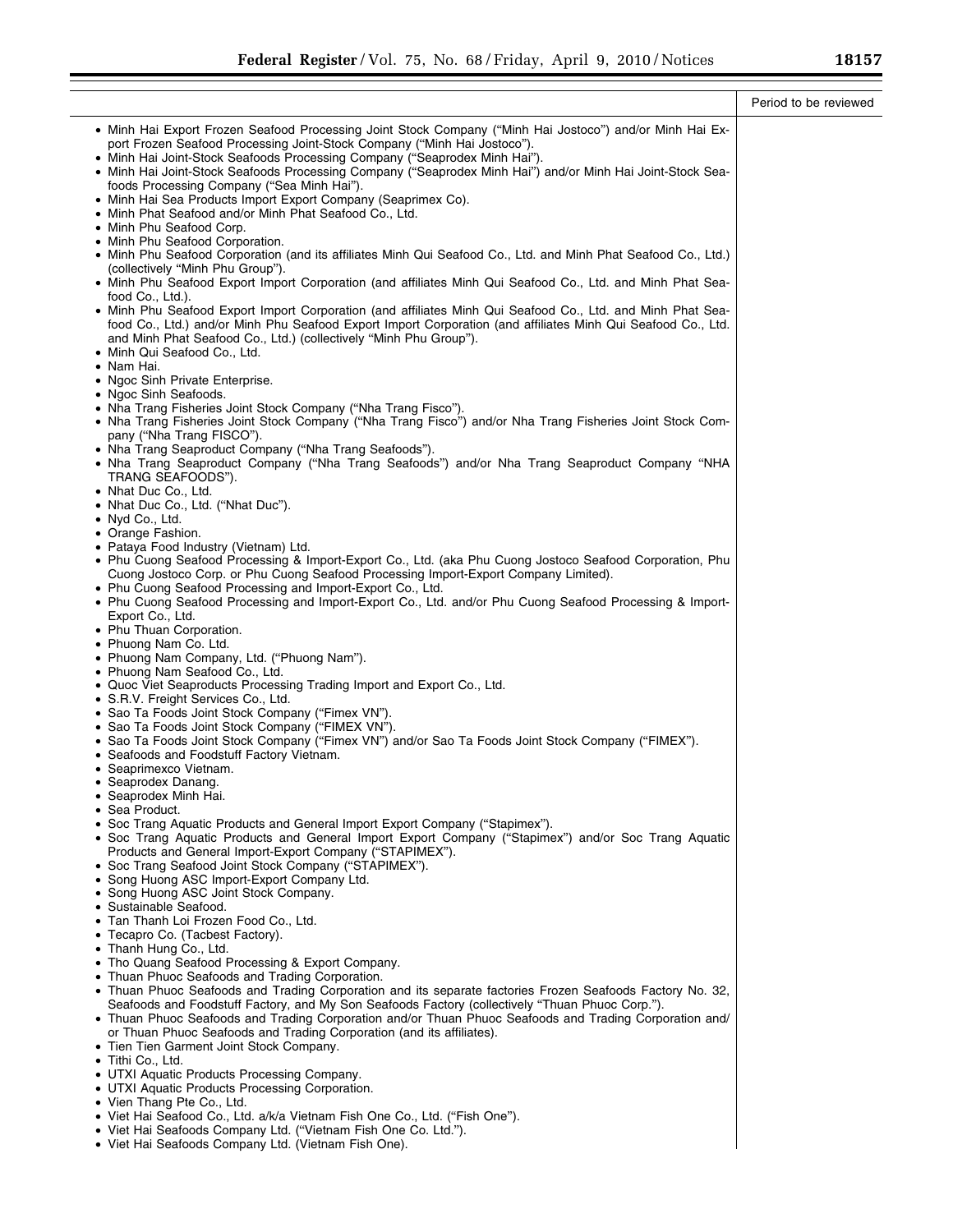$\equiv$ 

|                                                                                                                                                | Period to be reviewed |
|------------------------------------------------------------------------------------------------------------------------------------------------|-----------------------|
| • Viet Foods Co., Ltd.                                                                                                                         |                       |
| • Viet Foods Co., Ltd. ("Viet Foods").                                                                                                         |                       |
| • Viet Nhan Company.                                                                                                                           |                       |
| • Vietnam Fish One Co., Ltd.                                                                                                                   |                       |
| • Vietnam Northern Viking Technology Co., Ltd.<br>• Vilfood Co.                                                                                |                       |
| • Vina Atm Co., Ltd.                                                                                                                           |                       |
| • Vinatex Danang.                                                                                                                              |                       |
| • Vinh An Co., Ltd.                                                                                                                            |                       |
| • Vinh Hoan Co., Ltd.                                                                                                                          |                       |
| • Vinh Loi Import Export Company ("VIMEX").                                                                                                    |                       |
| • Vinh Loi Import Export Company ("Vimexco").<br>• Vinh Loi Import Export Company ("Vimexco") and/or Vinh Loi Import Export Company ("VIMEX"). |                       |
|                                                                                                                                                | 02/01/2009-01/31/2010 |
| • Allied Pacific Aquatic Products Zhanjiang Co Ltd.                                                                                            |                       |
| • Allied Pacific Food (Dalian) Co., Ltd.                                                                                                       |                       |
| • Asian Seafoods (Zhanjiang) Co., Ltd.                                                                                                         |                       |
| • Beautiful Lighting Co., Ltd.                                                                                                                 |                       |
| • Beihai Qinguo Frozen Foods Co., Ltd.<br>• Capital Prospect.                                                                                  |                       |
| • Century Distribution Systems (Shenz).                                                                                                        |                       |
| • Dafu Foods Industry.                                                                                                                         |                       |
| • Daishan Baofa Aguatic Product Co.                                                                                                            |                       |
| • Elaite Group Co., Ltd.                                                                                                                       |                       |
| • Everflow Ind. Supply.<br>• Flags Wins Trading Co., Ltd.                                                                                      |                       |
| • Fuchang Aquatic Products.                                                                                                                    |                       |
| • Fujian Haiding Global Foods.                                                                                                                 |                       |
| • Fujian Provincial Meihua Aquat.                                                                                                              |                       |
| • Fuqing Maowang Seafood Development.                                                                                                          |                       |
| • Fuging Minhua Trade Co., Ltd.                                                                                                                |                       |
| • Fuqing Xuhu Aquatic Food Trdg<br>• Fuqing Yihua Aquatic Food Co., Ltd.                                                                       |                       |
| • Fuging Yihua Aquatic Food Co., Ltd. and/or Fuging Yihua Aquatic Products Co., Ltd.                                                           |                       |
| • Gallant Ocean (Nanhai), Ltd.                                                                                                                 |                       |
| • Geelong Sales.                                                                                                                               |                       |
| • Guangdong Jiahuang Foods.                                                                                                                    |                       |
| • Guangdong Jinhang Foods Co., Ltd.                                                                                                            |                       |
| • Guangdong Wanya Foods Fty. Co., Ltd.<br>• Hai Li Aquatic Co., Ltd.                                                                           |                       |
| • Hainan Hailisheng Food Co., Ltd.                                                                                                             |                       |
| • Hainan Seaberry Seafoods.                                                                                                                    |                       |
| • Hainan Siyuan Foods Co., Ltd.                                                                                                                |                       |
| • Hainan Zhongyu Seafood Co., Ltd.                                                                                                             |                       |
| • Hilltop International.<br>• Huasheng Aquatic Pro. Factory.                                                                                   |                       |
| • Huian County Import & Export and Trading Co.                                                                                                 |                       |
| • Innovative Aluminum.                                                                                                                         |                       |
| • Intecs Service.                                                                                                                              |                       |
| • Jet Power International Ltd.                                                                                                                 |                       |
| • JetStar Co.                                                                                                                                  |                       |
| • Leizhou Yunyuan Aquatic Products Co., Ltd.<br>• Liang Hsin Lighting Shenzhen.                                                                |                       |
| • Maoming Changxing Foods.                                                                                                                     |                       |
| • Maoming Jiahui Foods Co., Ltd.                                                                                                               |                       |
| • New Peak Service.                                                                                                                            |                       |
| • North Seafood Group Co.                                                                                                                      |                       |
| • Panasonic Mfg. Xiamen Co.<br>• Phoenix Intl.                                                                                                 |                       |
| • Regal Marine Resources Co., Ltd.                                                                                                             |                       |
| • Rizhao Smart Foods.                                                                                                                          |                       |
| • Ruian Huasheng Aquatic Products Fac.                                                                                                         |                       |
| • Savvy Seafood Inc.                                                                                                                           |                       |
| • Sea Trade International Inc.                                                                                                                 |                       |
| • Second Aquatic Food.<br>• Shandong Huashijia Foods.                                                                                          |                       |
| • Shanghai Apa International Trading.                                                                                                          |                       |
| • Shanghai Smiling Food Co., Ltd.                                                                                                              |                       |
| • Shantou Jin Cheng Food Co.                                                                                                                   |                       |
| • Shantou Longfen Foodstuff Co.                                                                                                                |                       |
| • Shantou Longsheng Aquatic Product Foodstuff Co., Ltd.                                                                                        |                       |
| • Shantou Longsheng Aquatic Product.<br>• Shantou Red Garden Foodstuff Co., Ltd. and/or Shantou Red Garden Food Processing Co., Ltd.           |                       |
| • Shantou Wanya Foods Fty. Co., Ltd. (Branch Factory).                                                                                         |                       |
|                                                                                                                                                |                       |